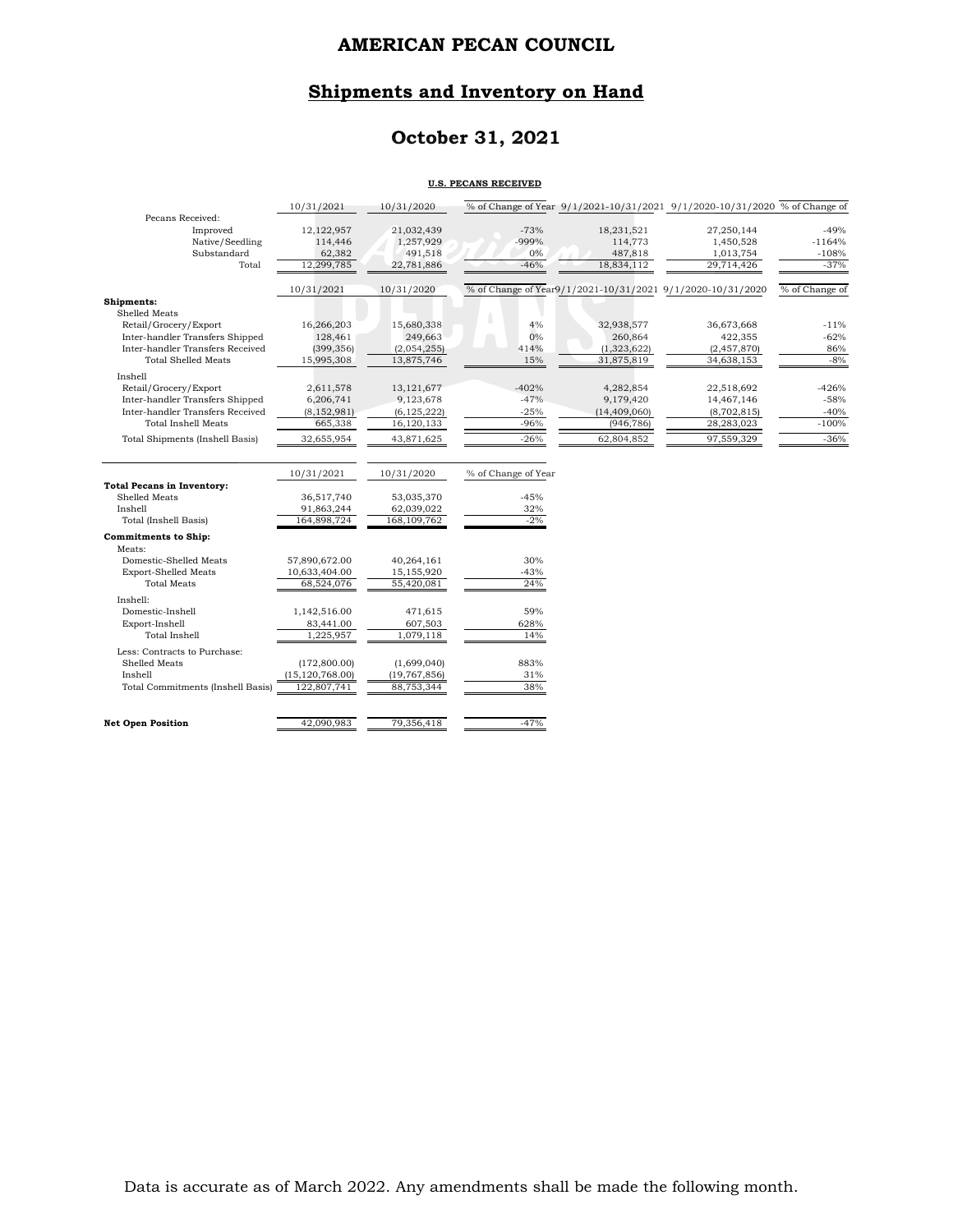#### **Mexico Exports and Foreign Purchases**

#### **October 31, 2021**

## **INSHELL PECANS EXPORTED TO MEXICO FOR SHELLING AND RETURNED TO U.S. AS SHELLED MEATS**

|                                                                      | U.S. AS SHELLED MEAIS |            |                                        |           |                                                |
|----------------------------------------------------------------------|-----------------------|------------|----------------------------------------|-----------|------------------------------------------------|
| Inshell Exported for Shelling:                                       | 10/31/2021            | 10/31/2020 | 9/1/2021-10/31/20219/1/2020-10/31/2020 |           | % of Change of Year to Date                    |
| Mexico                                                               | 1,164,540             | 1,249,481  | 3,328,423                              | 1,960,540 | 41%                                            |
| Total Inshell Exported for Shelling                                  |                       |            |                                        |           |                                                |
| Shelled Meats - Produced in U.S. Inshell Returned to U.S.:<br>Mexico |                       |            | 1,610,540                              |           |                                                |
|                                                                      | 859,740               | 1,818,678  |                                        | 3,220,325 | 100%                                           |
| PECANS PURCHASED OUTSIDE THE U.S. BY U.S. HANDLERS                   |                       |            |                                        |           |                                                |
|                                                                      | 10/31/2021            | 10/31/2020 | 9/1/2021-10/31/2021                    |           | 9/1/2020-10/31/202(% of Change of Year to Date |
| Shelled Meats:<br>Country of Origin:                                 |                       |            |                                        |           |                                                |
| Australia                                                            |                       |            | $\Omega$                               |           |                                                |
| Mexico                                                               | 685,735               | 496,576    | 1,214,849                              | 730,711   | 40%                                            |
| <b>Total Shelled Meats</b>                                           | 685,735               | 496,576    | 1,214,849                              | 730,711   | 40%                                            |
| Inshell:                                                             |                       |            |                                        |           |                                                |
| Country of Origin:                                                   |                       |            |                                        |           |                                                |
| Argentina                                                            |                       |            | $\Omega$                               | 44,100    | $-100%$                                        |
| Mexico                                                               | 435,810               | 1,855,980  | 735,341                                | 4,426,557 | $-83%$                                         |
| Total Inshell                                                        | 435,810               | 1,855,980  | 735,341                                | 4,470,657 | $-84%$                                         |
| Total (Inshell Basis)                                                |                       |            |                                        |           |                                                |
| Argentina                                                            | $-0-$                 | $-0-$      | $-0-$                                  | 44,100    | $-100%$                                        |
| Australia                                                            | $-0-$                 | $-0-$      | $-0-$                                  |           | 0%                                             |
| Mexico                                                               | 1,807,280             | 2,849,132  | 3,165,039                              | 5,887,979 | $-46%$                                         |
| Total (Inshell Basis)                                                | 1,807,280             | 2,849,132  | 3,165,039                              | 5,932,079 | $-47%$                                         |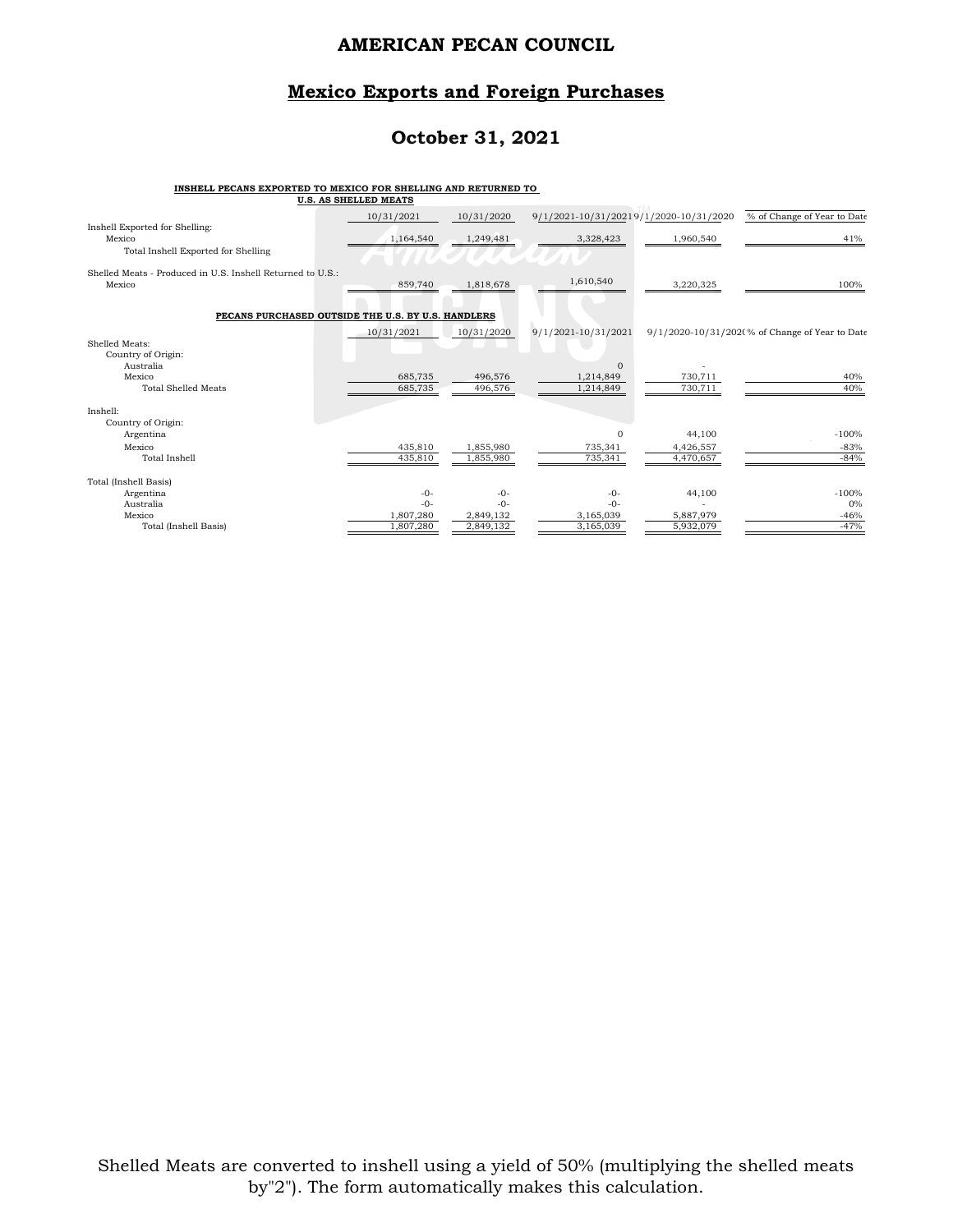#### **Mexico Exports and Foreign Purchases**

**October 31, 2021**

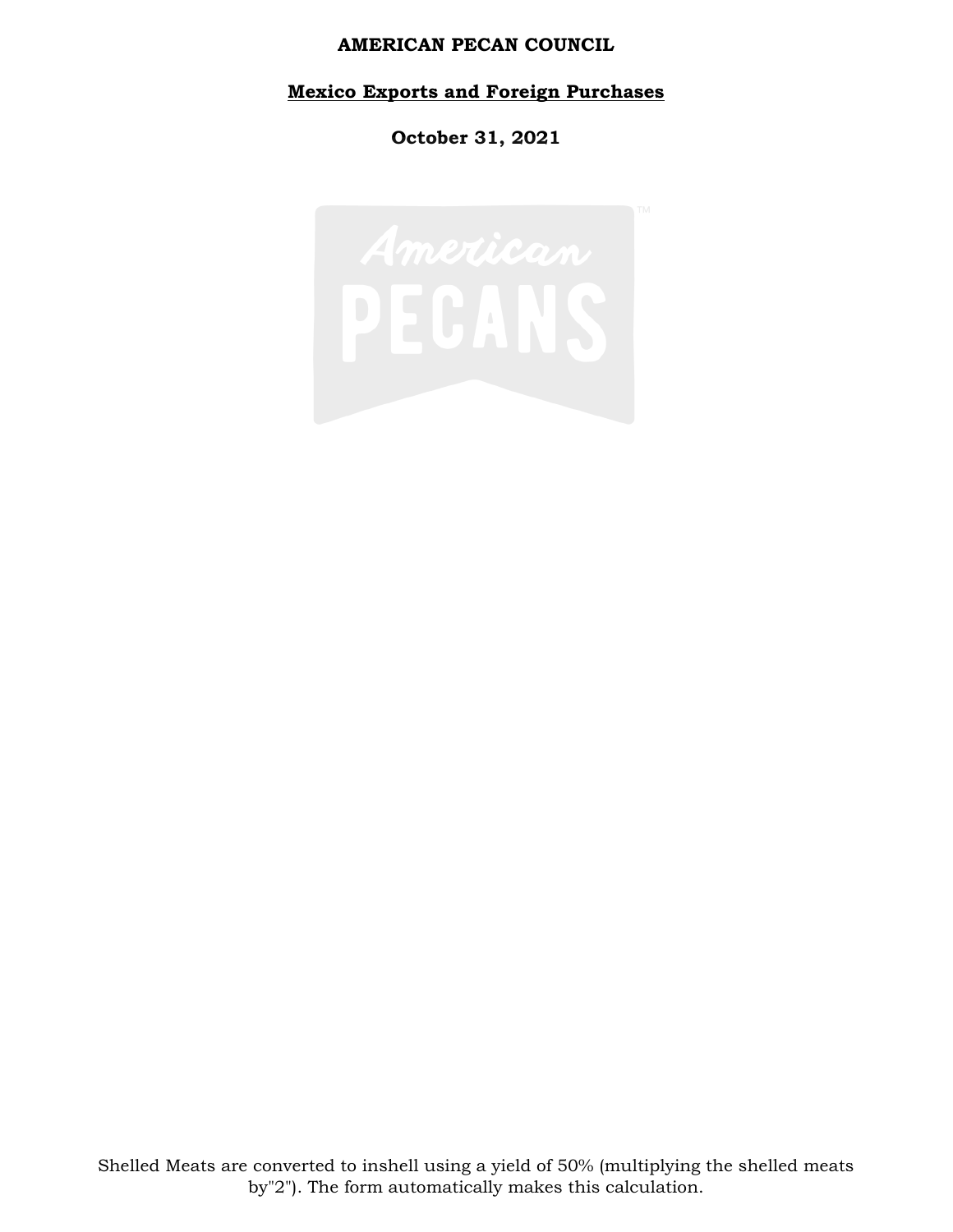**Destination Report**

**October 31, 2021**

|             | World Region |              |            |                     |            |                   |              |                     |                       |            |                     |                     |
|-------------|--------------|--------------|------------|---------------------|------------|-------------------|--------------|---------------------|-----------------------|------------|---------------------|---------------------|
| Destination |              |              | Shelled    | Inshell             |            |                   | Sub-Standard |                     | Total (Inshell Basis) |            |                     |                     |
|             |              |              | 10/31/2021 | $9/1/21 - 10/31/21$ | 10/31/2021 | $9/1/21-10/31/21$ | 10/31/2021   | $9/1/21 - 10/31/21$ | 10/31/2021            | 10/31/2020 | $9/1/21 - 10/31/21$ | $9/1/20 - 10/31/20$ |
|             |              |              |            |                     |            |                   |              |                     |                       |            |                     |                     |
| Africa      |              |              |            |                     |            |                   |              |                     |                       |            |                     |                     |
|             | Algeria      |              | $-0-$      | $-0-$               | $-0-$      | $-0-$             | $-0-$        | $-0-$               | $-0-$                 | $-0-$      | -0-                 |                     |
|             | Egypt        |              | $-0-$      | $-0-$               | $-0-$      | $-0-$             | $-0-$        | $-0-$               | $-0-$                 | $-0-$      | -0-                 |                     |
|             | Morocco      |              | $-0-$      | -0-                 | $-0-$      | $-0-$             | $-0-$        | $-0-$               | $-0-$                 | $-0-$      | -0-                 |                     |
|             |              | Total Africa | $-0-$      | -0-                 | $-0-$      | $-0-$             | $-0-$        | $-0-$               | $-0-$                 | $-0-$      | -0-                 |                     |
|             |              |              |            |                     |            |                   |              |                     |                       |            |                     |                     |
| Asia        |              |              |            |                     |            |                   |              |                     |                       |            |                     |                     |
|             | China        |              | $-0-$      | 41,100              | 1,658,220  | 3,278,210         | $-0-$        | -0-                 | 1,658,220             | 7,931,691  | 3,360,410           | 12,748,949          |
|             | Hong Kong    |              | 390        | 11,370              | $-0-$      | $-0-$             | $-0-$        | -0-                 | 780                   | 150,685    | 22,740              | 150,685             |
|             | India        |              | $-0-$      | 13,500              | $-0-$      | $-0-$             | $-0-$        | -0-                 | $-0-$                 | 66,000     | 27,000              | 66,000              |
|             | Japan        |              | 30,000     | 71,250              | $-0-$      | $-0-$             | $-0-$        | -0-                 | 60,000                | 70,500     | 142,500             | 116,220             |
|             | Kuwait       |              | $-0-$      | $-0-$               | $-0-$      | $-0-$             | $-0-$        | $-0-$               | $-0-$                 | $-0-$      | $-0-$               |                     |
|             | Malaysia     |              | 30,000     | 30,000              | $-0-$      | $-0-$             | $-0-$        | -0-                 | 60,000                | 12,000     | 60,000              | 36,000              |
|             | Philippines  |              | $-0-$      | $-0-$               | $-0-$      | $-0-$             | $-()$ -      | -0-                 | $-0-$                 | $-0-$      | -0-                 |                     |
|             | Qatar        |              | $-0-$      | $-0-$               | $-0-$      | $-0-$             | $-()$ -      | $-0-$               | $-0-$                 | 26,400     | $-0-$               | 26,400              |
|             | Singapore    |              | 36,000     | 51,000              | $-0-$      | $-0-$             | $-0-$        | $-0-$               | 72,000                | 27,000     | 102,000             | 27,000              |
|             | South Korea  |              | 111,300    | 333,300             | $-0-$      | $-0-$             | $-0-$        | -0-                 | 222,600               | 231,600    | 666,600             | 841,800             |
|             | Thailand     |              | $-0-$      | $-0-$               | $-0-$      | $-0-$             | $-0-$        | -0-                 | $-0-$                 | 45,600     | $-0-$               | 45,600              |
|             | Taiwan       |              | 36,000     | 72,000              | $-0-$      | $-0-$             | $-0-$        | $-0-$               | 72,000                | 72,000     | 144,000             | 116,160             |
|             | Vietnam      |              | $-()$ -    | 82,500              | $-\Omega$  | $-()$ -           | $-()$ -      |                     | -0-                   | $-0-$      | 165,000             | 168,000             |
|             |              | Total Asia   | 243,690    | 706,020             | 1,658,220  | 3,278,210         | $-0-$        | -0-                 | 2,145,600             | 8,633,476  | 4,690,250           | 14,342,814          |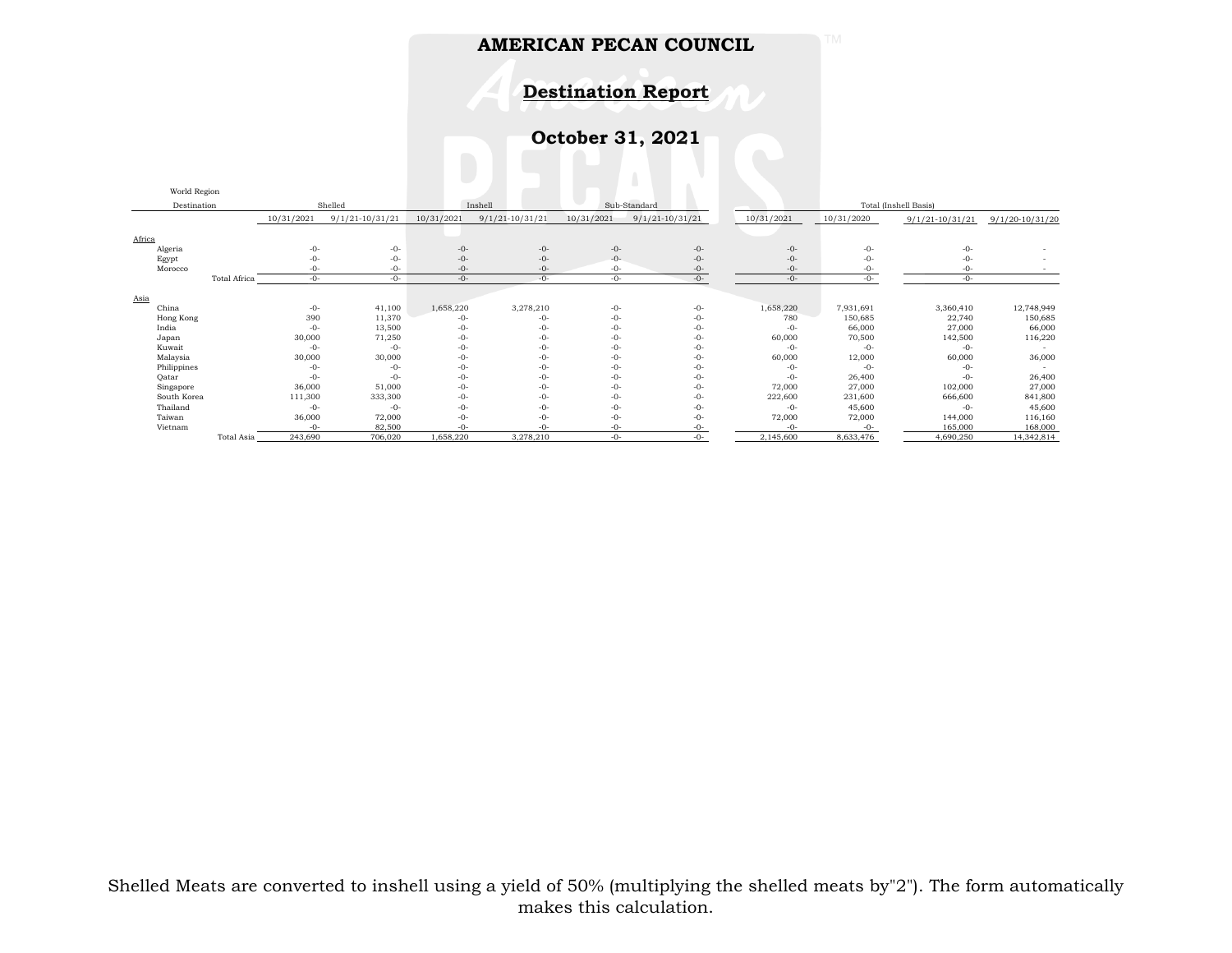**Destination Report**

**October 31, 2021**

| World Region        |            |                     |            |                     |            |                   |                       |                       |                     |                 |  |  |
|---------------------|------------|---------------------|------------|---------------------|------------|-------------------|-----------------------|-----------------------|---------------------|-----------------|--|--|
| Destination         |            | Shelled             |            | Inshell             |            | Sub-Standard      | Total (Inshell Basis) |                       |                     |                 |  |  |
| World Region        |            |                     |            |                     |            |                   |                       |                       |                     |                 |  |  |
| Destination         |            | Shelled             |            | Inshell             |            | Sub-Standard      |                       | Total (Inshell Basis) |                     |                 |  |  |
|                     | 10/31/2021 | $9/1/21 - 10/31/21$ | 10/31/2021 | $9/1/21 - 10/31/21$ | 10/31/2021 | $9/1/21-10/31/21$ | 10/31/2021            | 10/31/2020            | $9/1/21 - 10/31/21$ | 9/1/20-10/31/20 |  |  |
| Australia/Oceania   |            |                     |            |                     |            |                   |                       |                       |                     |                 |  |  |
| Australia           | $-0-$      | -0-                 | $-0-$      | $-0-$               | $-0-$      | -0-               | $-0-$                 | $-0-$                 | $-0-$               |                 |  |  |
| Total Australia     | $-0-$      | $-0-$               | $-0-$      | $-0-$               | -0-        | -0-               | $-0-$                 | $-()$ -               | $-0-$               |                 |  |  |
| Europe              |            |                     |            |                     |            |                   |                       |                       |                     |                 |  |  |
| Austria             | $-0-$      | $-0-$               | -0-        | $-0-$               | $-0-$      | $-0-$             | $-0-$                 | 48,000                | $-0-$               | 48,000          |  |  |
| Belgium             | $-0-$      | 42,300              | $-0-$      | $-()$ -             | $-0-$      | $-0-$             | $-0-$                 | 24,000                | 84,600              | 106,800         |  |  |
| Czech Republic      | $-0-$      | 24,000              | -0-        | $-0-$               | $-0-$      | $-0-$             | $-0-$                 | $-0-$                 | 48,000              |                 |  |  |
| Denmark             | 10,200     | 43,800              | $-0-$      | $-0-$               | $-0-$      | $-0-$             | 20,400                | 54,000                | 87,600              | 129,600         |  |  |
| France              | 141,000    | 303,900             | $-0-$      | $-0-$               | $-0-$      | $-0-$             | 282,000               | 102,900               | 607,800             | 414,840         |  |  |
| Germany             | 287,460    | 986,100             | $-0-$      | -0-                 | $-0-$      | $-0-$             | 574,920               | 132,240               | 1,972,200           | 656,640         |  |  |
| Greece              | $-0-$      | $-0-$               | $-0-$      | $-()$ -             | $-()$ -    | $-0-$             | $-0-$                 | $-0-$                 | $-0-$               | 1,380           |  |  |
| Ireland             | $-0-$      | 9,000               | $-0-$      | $-()$ -             | $-()$ -    | $-0-$             | $-()$ -               | 18,000                | 18,000              | 45,300          |  |  |
| Italy               | 84,000     | 126,000             | -0-        | $-0-$               | $-()$ -    | $-0-$             | 168,000               | 84,000                | 252,000             | 84,000          |  |  |
| Latvia              | $-0-$      | 1,500               | $-0-$      | $-0-$               | $-0-$      | $-0-$             | $-0-$                 | $-0-$                 | 3,000               |                 |  |  |
| Lithuania           | 42,000     | 42,000              | $-0-$      | $-()$ -             | $-()$ -    | $-()$ -           | 84,000                | 168,000               | 84,000              | 252,000         |  |  |
| Netherlands         | 152,130    | 543,600             | $-0-$      | -0-                 | $-0-$      | -0-               | 304,260               | 825,120               | 1,087,200           | 1,536,060       |  |  |
| Norway              | $-0-$      | $-0-$               | -0-        | $-0-$               | $-0-$      | -0-               | $-0-$                 | $-0-$                 | $-0-$               | 45,600          |  |  |
| Poland              | $-0-$      | 1,500               | -0-        | $-()$ -             | $-()$ -    | $-()$ -           | $-()$ -               | $-0-$                 | 3,000               |                 |  |  |
| Portugal            | $-0-$      | $-0-$               | -0-        | -ቦ-                 | $-0-$      | -0-               | -0-                   | -0-                   | $-0-$               |                 |  |  |
| Russia              | $-0-$      | -0-                 | $-0-$      | $-0-$               | $-0-$      | -0-               | $-0-$                 | $-0-$                 | $-0-$               |                 |  |  |
| Slovenia            | 6,480      | 13,440              | $-0-$      | $-0-$               | $-0-$      | $-0-$             | 12,960                | 7,200                 | 26,880              | 7,200           |  |  |
| Spain               | 77,340     | 145,830             | $-0-$      | $-0-$               | $-0-$      | -0-               | 154,680               | $-0-$                 | 291,660             | 49,500          |  |  |
| Sweden              | 59,400     | 117,300             | $-0-$      | $-0-$               | $-0-$      | -0-               | 118,800               | 126,060               | 234,600             | 216,960         |  |  |
| Switzerland         | $-0-$      | 40,500              | $-0-$      | $-0-$               | $-()$ -    | $-0-$             | $-0-$                 | 140,640               | 81,000              | 383,640         |  |  |
| United Kingdom      | 487,920    | 750,720             | -0-        | $-()$ -             | -0-        | -0-               | 975,840               | 536,700               | 1,501,440           | 1,196,700       |  |  |
| <b>Total Europe</b> | 1,347,930  | 3,191,490           | $-0-$      | $-()$ -             | $-()$ -    | $-()$ -           | 2,695,860             | 2,266,860             | 6,382,980           | 5,174,220       |  |  |

Shelled Meats are converted to inshell using a yield of 50% (multiplying the shelled meats by"2"). The form automatically makes this calculation.